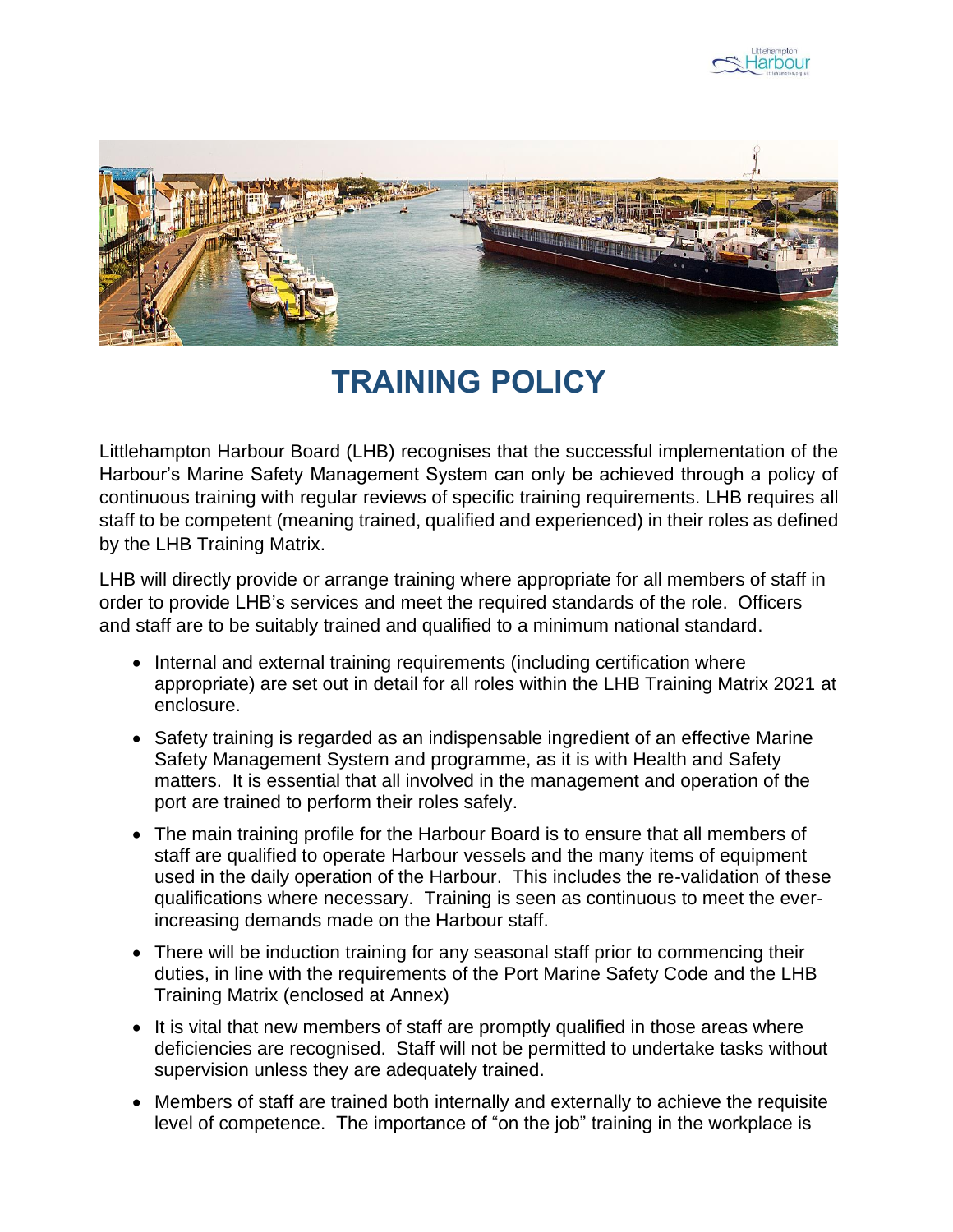

not underestimated. Ongoing in-house training forms an invaluable part in achieving high standards of safety and of quality.

- Records of training will show clearly the type and the date of training received and a schedule of future training requirements.
- All mandatory statutory and required training will be delivered, resources made available to achieve this and revalidation of qualifications required where necessary.
- Regular staff meetings are held to ensure good communications and quality, both in service and in delivering health and safety.

R.O. Collage

Mr Richard O'Callaghan (Chair) Littlehampton Harbour Board

Signed 21 February 2022

Enc: Training Matrix